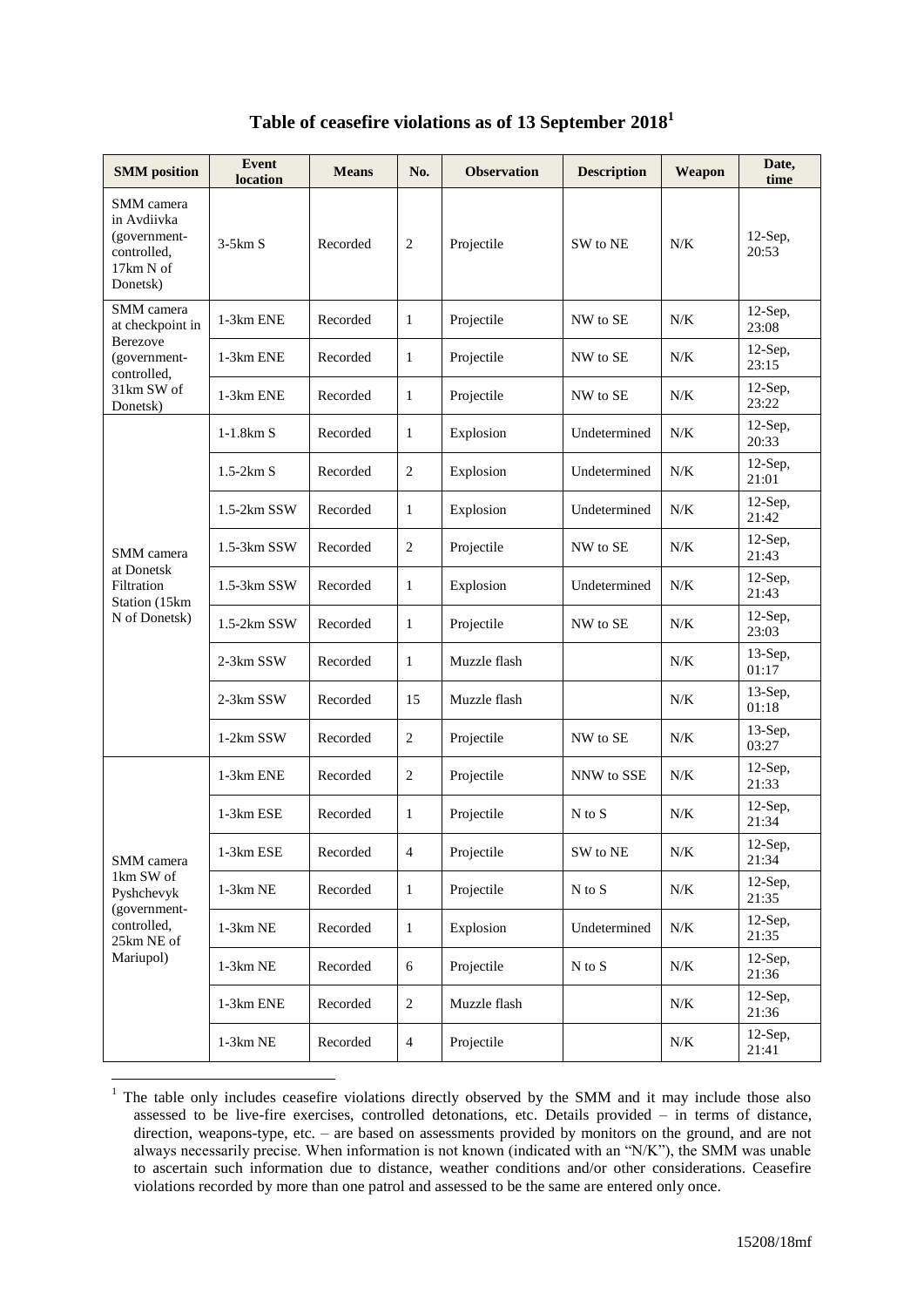|                                                                             | 1-3km ENE  | Recorded | $\overline{2}$ | Projectile | $N$ to $S$   | N/K   | $12-Sep,$<br>21:42  |
|-----------------------------------------------------------------------------|------------|----------|----------------|------------|--------------|-------|---------------------|
|                                                                             | 1-3km ENE  | Recorded | $\mathbf{1}$   | Projectile | WNW to ESE   | $N/K$ | $12$ -Sep,<br>21:42 |
|                                                                             | $1-3km$ NE | Recorded | $\overline{4}$ | Projectile | $N$ to $S$   | N/K   | $12$ -Sep,<br>21:53 |
|                                                                             | $1-3km E$  | Recorded | $\mathbf{1}$   | Projectile | WNW to ESE   | N/K   | $12-Sep,$<br>22:34  |
|                                                                             | 1-3km ENE  | Recorded | $\mathbf{1}$   | Projectile | $N$ to $S$   | N/K   | $12$ -Sep,<br>22:42 |
|                                                                             | 1-3km ENE  | Recorded | $\mathbf{1}$   | Projectile | S to N       | N/K   | $12$ -Sep,<br>22:42 |
|                                                                             | 1-3km ENE  | Recorded | $\mathbf{1}$   | Projectile | S to N       | N/K   | $12$ -Sep,<br>22:44 |
|                                                                             | 1-3km ENE  | Recorded | 2              | Projectile | WNW to ESE   | N/K   | $12$ -Sep,<br>22:44 |
|                                                                             | 1-3km NE   | Recorded | $\overline{4}$ | Projectile | $N$ to $S$   | N/K   | $12$ -Sep,<br>22:45 |
|                                                                             | $1-3km$ NE | Recorded | $\mathbf{1}$   | Projectile | $N$ to $S$   | N/K   | $12$ -Sep,<br>22:46 |
|                                                                             | 1-3km ENE  | Recorded | 2              | Projectile | S to N       | $N/K$ | $12$ -Sep,<br>22:55 |
|                                                                             | 1-3km NE   | Recorded | 3              | Projectile | $N$ to $S$   | N/K   | $12$ -Sep,<br>22:56 |
|                                                                             | 1-3km NE   | Recorded | 3              | Projectile | $N$ to $S$   | $N/K$ | $12$ -Sep,<br>22:58 |
|                                                                             | $1-3km E$  | Recorded | $\mathbf{1}$   | Projectile | WNW to ESE   | N/K   | $12$ -Sep,<br>23:15 |
|                                                                             | $1-3km E$  | Recorded | 3              | Projectile | WNW to ESE   | N/K   | $12$ -Sep,<br>23:16 |
|                                                                             | $1-3km E$  | Recorded | 3              | Projectile | $N$ to $S$   | N/K   | $12$ -Sep,<br>23:16 |
|                                                                             | $1-3km E$  | Recorded | $\mathbf{1}$   | Projectile | $N$ to $S$   | N/K   | $12$ -Sep,<br>23:17 |
|                                                                             | $1-3km E$  | Recorded | 3              | Projectile | WNW to ESE   | $N/K$ | $12$ -Sep,<br>23:17 |
|                                                                             | $1-3km$ NE | Recorded | $\mathbf{1}$   | Projectile | S to N       | N/K   | 12-Sep,<br>23:38    |
| SMM camera<br>in Hranitne                                                   | 2-6km ESE  | Recorded | $\mathbf{1}$   | Projectile | S to N       | N/K   | 13-Sep,<br>00:39    |
| (government-<br>controlled,<br>60km S of<br>Donetsk)                        | 2-6km NE   | Recorded | $\mathbf{1}$   | Explosion  | Undetermined | N/K   | $13$ -Sep,<br>00:39 |
| SMM camera                                                                  | 3-5km SE   | Recorded | $\mathbf{1}$   | Explosion  | Undetermined | N/K   | $12$ -Sep,<br>21:30 |
| in<br>Krasnohorivka<br>(government-<br>controlled,<br>21km W of<br>Donetsk) | 3-5km SE   | Recorded | $\mathbf{1}$   | Explosion  | Undetermined | N/K   | $13$ -Sep,<br>00:39 |
| SMM camera<br>in Kriakivka                                                  | 2-4km SSW  | Recorded | $\sqrt{5}$     | Projectile | E to W       | N/K   | $12$ -Sep,<br>22:02 |
| (government-<br>controlled,                                                 | 2-4km SSW  | Recorded | 9              | Projectile | E to W       | N/K   | $12$ -Sep,<br>22:03 |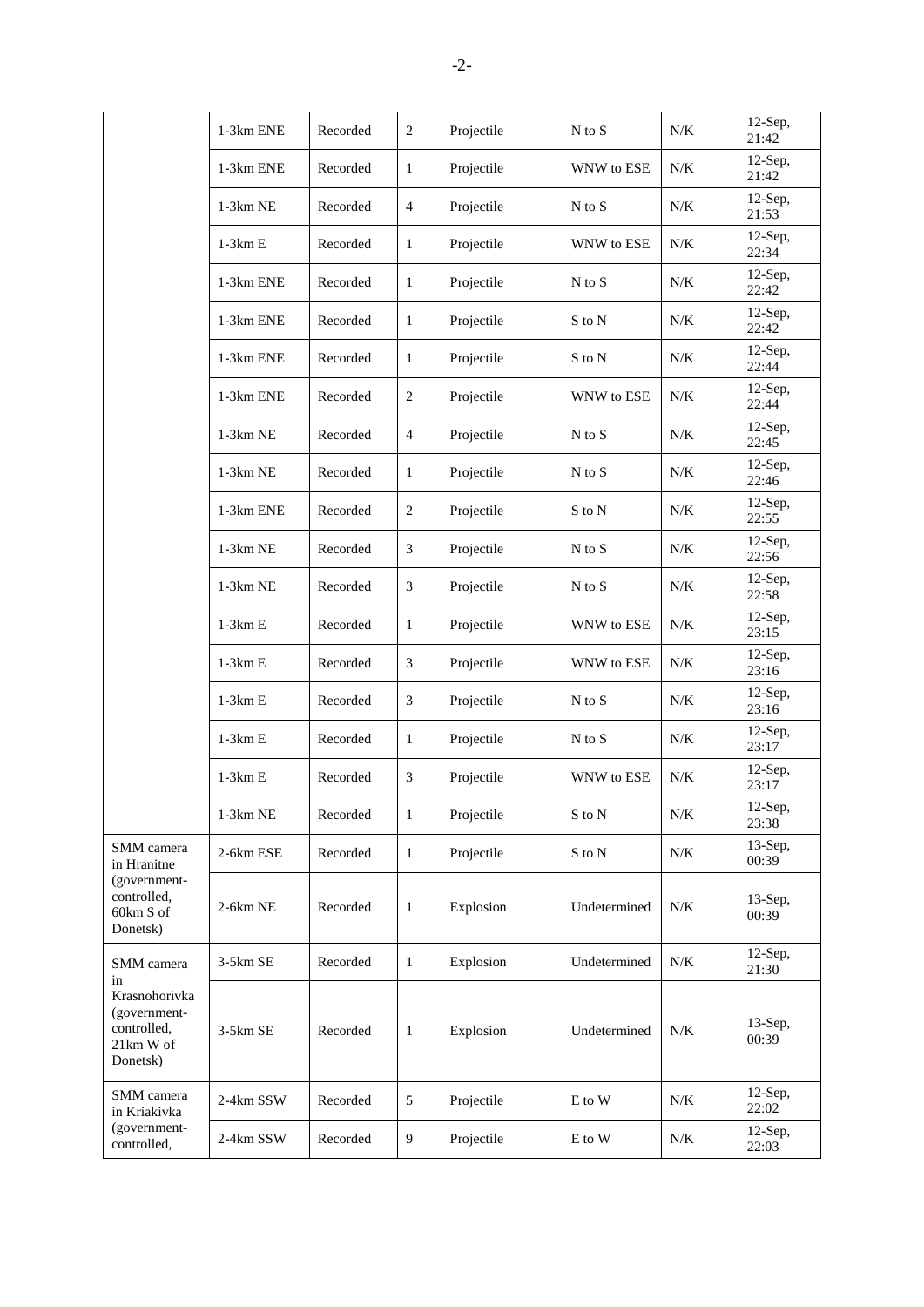| 38km NW of<br>Luhansk)                                                         | 2-4km SSW       | Recorded | 3              | Projectile                | E to W                | N/K                         | $12$ -Sep,<br>22:03             |
|--------------------------------------------------------------------------------|-----------------|----------|----------------|---------------------------|-----------------------|-----------------------------|---------------------------------|
|                                                                                | $2-4km S$       | Recorded | 1              | Explosion                 | Undetermined          | $N/K$                       | $12$ -Sep,<br>22:46             |
|                                                                                | 1-3km SSW       | Recorded | $\mathbf{1}$   | Explosion                 | Undetermined          | $N/K$                       | $12$ -Sep,<br>22:46             |
|                                                                                | 3-5km ENE       | Recorded | $\mathbf{1}$   | Illumination flare        | In vertical<br>flight | N/K                         | $12$ -Sep,<br>21:59             |
|                                                                                | 3-5km ENE       | Recorded | 6              | Projectile                | In vertical<br>flight | N/K                         | $12$ -Sep,<br>22:34             |
|                                                                                | 3-5km ENE       | Recorded | $\overline{4}$ | Projectile                | $N$ to $S$            | N/K                         | $12$ -Sep,<br>23:46             |
| SMM camera                                                                     | 3-5km ENE       | Recorded | $\overline{c}$ | Explosion                 | Undetermined          | N/K                         | $12$ -Sep,<br>23:46             |
| at entry-exit<br>checkpoint in                                                 | 3-5km ENE       | Recorded | $\overline{c}$ | Projectile                | $N$ to $S$            | N/K                         | $12$ -Sep,<br>23:48             |
| Maiorsk<br>(government-                                                        | 3-5km ENE       | Recorded | $\overline{4}$ | Projectile                | N to S                | N/K                         | $12$ -Sep,<br>23:49             |
| controlled,<br>45km NE of<br>Donetsk)                                          | 3-5km ENE       | Recorded | $\overline{c}$ | Projectile                | $N$ to $S$            | N/K                         | $12$ -Sep,<br>23:50             |
|                                                                                | 3-5km ENE       | Recorded | 3              | Projectile                | $N$ to $S$            | N/K                         | $12$ -Sep,<br>23:52             |
|                                                                                | 3-5km ENE       | Recorded | $\mathbf{1}$   | <b>Illumination</b> flare | In vertical<br>flight | $N/K$                       | $13$ -Sep,<br>01:23             |
|                                                                                | $3-5km$ SE      | Recorded | 10             | Projectile                | S to N                | N/K                         | $13$ -Sep,<br>02:08             |
|                                                                                | 3-5km SE        | Recorded | 5              | Projectile                | S to N                | N/K                         | $13$ -Sep,<br>02:09             |
| SE part of<br>Avdiivka<br>(government-<br>controlled,<br>17km N of<br>Donetsk) | $1-2km$ SE      | Heard    | 3              | Explosion                 | Undetermined          | N/K                         | $13$ -Sep,<br>10:00             |
|                                                                                | 400-500m SE     | Heard    | N/A            | Shot                      | Uncountable           | <b>HMG</b>                  | $13$ -Sep,<br>$10:42-$<br>11:15 |
| S edge of<br>Avdiivka<br>(government-<br>controlled,<br>17km N of<br>Donetsk)  | 4-5km SE        | Heard    | 1              | Explosion                 | Undetermined          | N/K                         | $13$ -Sep,<br>13:10             |
|                                                                                | $2-3km SE$      | Heard    | $\mathbf{1}$   | Explosion                 | Undetermined          | N/K                         | $13-Sep,$<br>14:46              |
| Horlivka (non-<br>government<br>controlled,<br>39km NE of<br>Donetsk)          | 200-300km<br>NW | Heard    | $\mathbf{1}$   | Explosion                 | Outgoing              | Mortar<br>(type)<br>$N/K$ ) | $13$ -Sep,<br>09:40             |
| 1.1km NW of<br>railway station<br>in Yasynuvata<br>$(non-$                     | $1-2km$ SW      | Heard    | 5              | Shot                      |                       | Small<br>arms               | $13$ -Sep,<br>$09:53-$<br>09:55 |
|                                                                                | $1-3km$ SW      | Heard    | $\mathfrak{Z}$ | Explosion                 | Undetermined          | N/K                         | $13$ -Sep,<br>10:04-<br>10:05   |
| government-<br>controlled,                                                     | 1-2km SW        | Heard    | $\overline{c}$ | Shot                      |                       | Small<br>arms               | $13$ -Sep,<br>10:20             |
| 16km NE of<br>Donetsk)                                                         | 2-3km SW        | Heard    | 6              | Shot                      |                       | HMG                         | $13$ -Sep,<br>10:40             |
|                                                                                | 2-3km SW        | Heard    | 11             | <b>Burst</b>              |                       | $\rm HMG$                   | $13$ -Sep,<br>10:59             |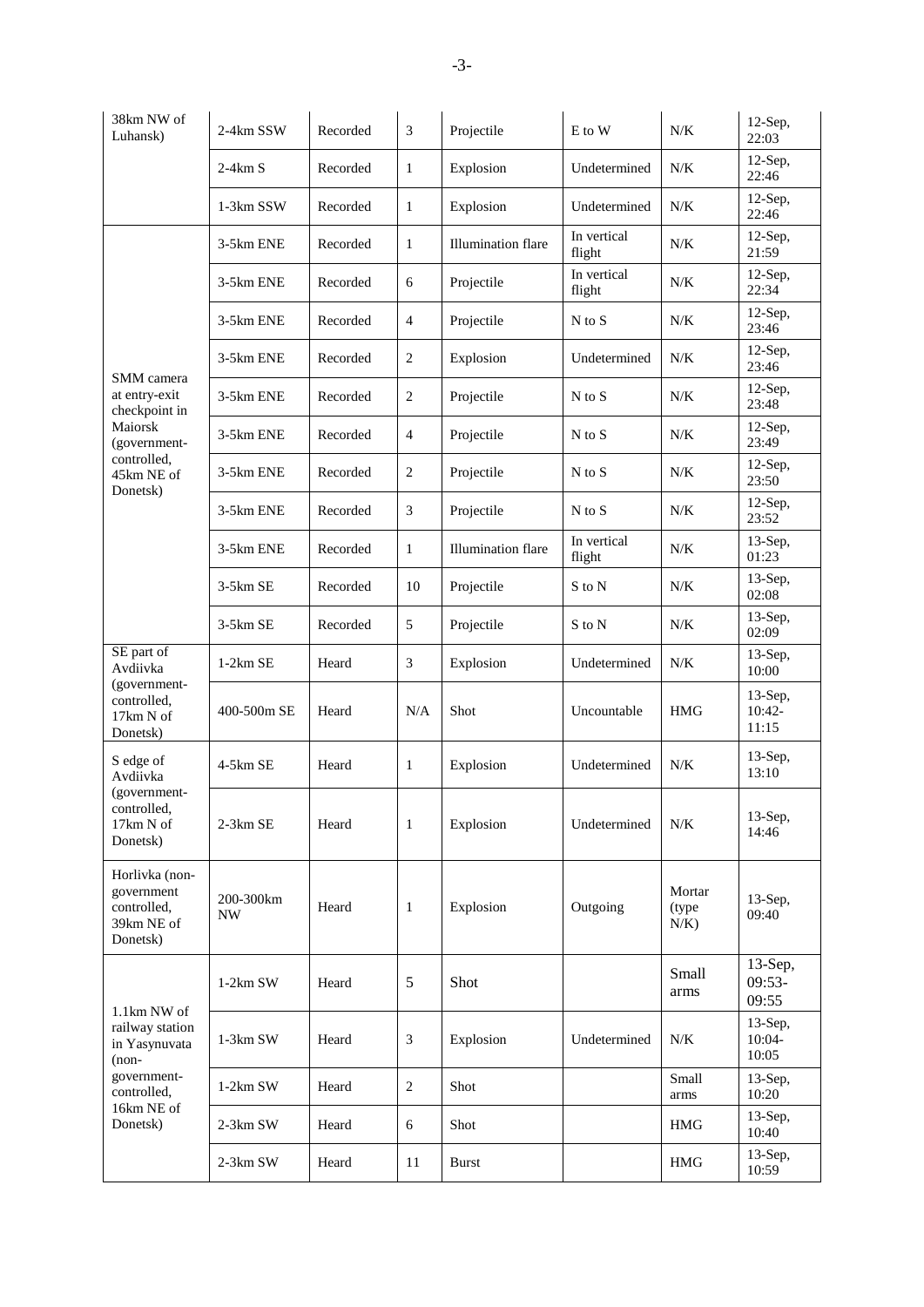|                                                                                     | 2-3km SW   | Heard | Unc<br>ount<br>able | Shot         | uncountable                                          | <b>HMG</b>    | 13-Sep,<br>$11:02-$<br>11:06    |
|-------------------------------------------------------------------------------------|------------|-------|---------------------|--------------|------------------------------------------------------|---------------|---------------------------------|
|                                                                                     | 3-4km WSW  | Heard | $\mathbf{1}$        | Explosion    | Undetermined                                         | N/K           | $13$ -Sep,<br>11:06             |
|                                                                                     | 2-3km SW   | Heard | 1                   | Explosion    | Undetermined                                         | N/K           | $13$ -Sep,<br>13:51             |
|                                                                                     | 2-3km SW   | Heard | 72                  | Shot         |                                                      | Small<br>arms | $13$ -Sep,<br>13:46-<br>13:51   |
|                                                                                     | $2-3km$ SW | Heard | 1                   | Explosion    | Undetermined                                         | N/K           | $13$ -Sep,<br>14:46             |
| 4km WNW of<br>Yasynuvata<br>$(non-$                                                 | $1-2km$ SW | Heard | 4                   | Shot         |                                                      | Small<br>arms | 13-Sep,<br>13:55                |
| government-<br>controlled,<br>16km NE of<br>Donetsk)                                | $1-2km$ SW | Heard | 1                   | Shot         |                                                      | Small<br>arms | $13$ -Sep,<br>14:47             |
| 1.8km N of<br>Petrivske (non-<br>government-<br>controlled<br>41km S of<br>Donetsk) | 2km E      | Heard | 14                  | Shot         | Assessed as<br>outside the<br>disengagemen<br>t area | Small<br>arms | $13$ -Sep,<br>$11:35-$<br>11:46 |
| Sopyne<br>(government-<br>controlled,<br>16km E of<br>Mariupol)                     | N/K N      | Heard | $\mathbf{1}$        | explosion    | Undetermined                                         | N/K           | $13$ -Sep,<br>12:30             |
| Svitlodarsk<br>(government-<br>controlled,<br>57km NE of<br>Donetsk)                | 4-5km SE   | Heard | 3                   | Explosion    | Undetermined                                         | N/K           | 12-Sep,<br>19:52-<br>19:54      |
|                                                                                     | $4-5km$ SE | Heard | 3                   | Explosion    | Undetermined                                         | N/K           | 12-Sep,<br>19:56-<br>19:57      |
|                                                                                     | 4-5km SE   | Heard | $\sqrt{2}$          | Explosion    | Undetermined                                         | $N\!/\!K$     | $12$ -Sep,<br>$20:03-$<br>20:04 |
|                                                                                     | 4-5km SE   | Heard | $\mathfrak{S}$      | Explosion    | Undetermined                                         | $N/K$         | $12$ -Sep,<br>$20:05-$<br>20:07 |
|                                                                                     | $3-4km$ W  | Heard | 10                  | <b>Burst</b> |                                                      | $\rm{HMG}$    | $12$ -Sep,<br>$20:08-$<br>20:12 |
|                                                                                     | 4-5km SE   | Heard | $\boldsymbol{7}$    | Explosion    | Undetermined                                         | $N/K$         | $12$ -Sep,<br>$21:54-$<br>21:55 |
|                                                                                     | $3-4km$ SE | Heard | 20                  | <b>Burst</b> |                                                      | Small<br>arms | $12$ -Sep,<br>$21:54-$<br>21:57 |
|                                                                                     | 4-5km SE   | Heard | 10                  | Explosion    | Undetermined                                         | $N/K$         | $12$ -Sep,<br>$22:03-$<br>22:07 |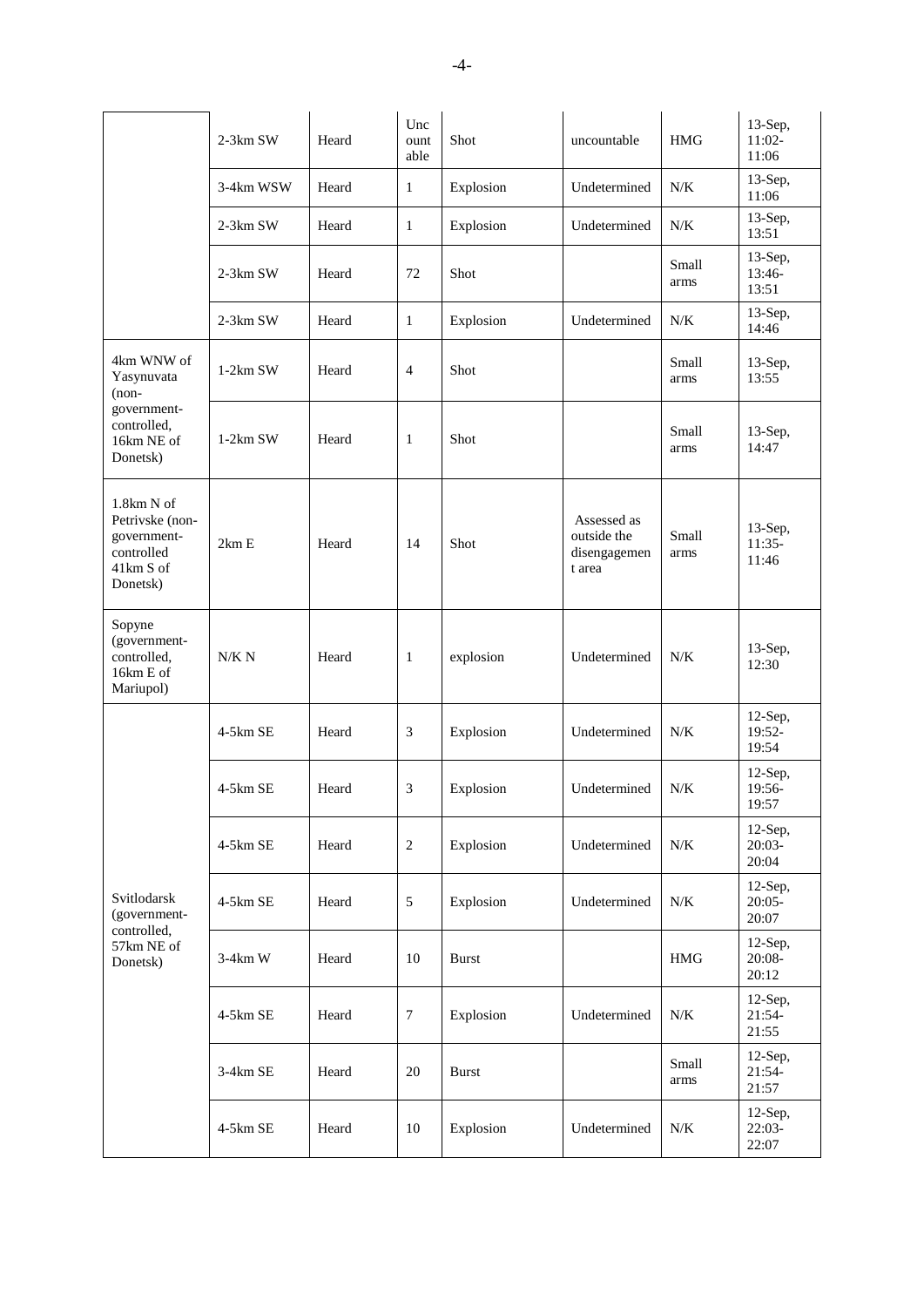|                                                                        | $3-4km$ SE          | Heard | 3              | <b>Burst</b> |              | Small<br>arms | $12$ -Sep,<br>$22:03-$<br>22:04 |
|------------------------------------------------------------------------|---------------------|-------|----------------|--------------|--------------|---------------|---------------------------------|
|                                                                        | 3-4km SE            | Heard | 4              | <b>Burst</b> |              | Small<br>arms | $12$ -Sep,<br>22:09-<br>22:10   |
|                                                                        | 4-5km SE            | Heard | 7              | Explosion    | Undetermined | N/K           | $12$ -Sep,<br>$22:17-$<br>22:22 |
|                                                                        | 4-5km SE            | Heard | 9              | Explosion    | Undetermined | N/K           | $12$ -Sep,<br>$22:31-$<br>22:35 |
|                                                                        | 3-4km SE            | Heard | 3              | <b>Burst</b> |              | Small<br>arms | $12$ -Sep,<br>$22:31-$<br>22:33 |
|                                                                        | 5-6km SE            | Heard | 2              | Explosion    | Undetermined | N/K           | $12$ -Sep,<br>$22:55-$<br>22:56 |
|                                                                        | 3-4km SE            | Heard | $\overline{4}$ | <b>Burst</b> |              | Small<br>arms | $13-Sep,$<br>$02:45-$<br>02:47  |
|                                                                        | 3-4km SE            | Heard | $\mathbf{2}$   | <b>Burst</b> |              | Small<br>arms | 13-Sep,<br>$05:40-$<br>05:41    |
|                                                                        | $0.5-1 \text{km} S$ | Heard | $\mathbf{1}$   | Shot         |              | Small<br>arms | $13-Sep,$<br>07:27              |
|                                                                        | 3-4km SE            | Heard | $\mathbf{1}$   | <b>Burst</b> |              | Small<br>arms | $13-Sep,$<br>07:27              |
|                                                                        | 5-6km SW            | Heard | $\overline{2}$ | Explosion    | Undetermined | N/K           | 13-Sep,<br>17:27                |
| 1.6km SSE of<br>Kamianka                                               | 1-2km SSW           | Heard | 30             | <b>Burst</b> |              | Small<br>arms | $13-Sep,$<br>$11:05-$<br>11:10  |
|                                                                        | 1-2km SSW           | Heard | 1              | Explosion    | Undetermined | N/K           | 13-Sep,<br>$11:05-$<br>11:10    |
| (government-<br>controlled,                                            | $3-5km$ SE          | Heard | 3              | Burst        |              | Small<br>arms | $13$ -Sep, $\,$<br>11:25        |
| 20km N of<br>Donetsk)                                                  | 3-5km SE            | Heard | $\mathfrak{Z}$ | <b>Burst</b> |              | Small<br>arms | $13-Sep,$<br>11:32              |
|                                                                        | 3-5km SE            | Heard | 5              | Shot         |              | Small<br>arms | $13-Sep,$<br>11:54              |
|                                                                        | $3-5km$ SE          | Heard | $\mathbf{1}$   | Explosion    | Undetermined | N/K           | $13-Sep,$<br>11:54              |
| Horlivka (non-<br>government-<br>controlled,<br>39km NE of<br>Donetsk) | 2-4km SW            | Heard | 12             | <b>Burst</b> |              | <b>HMG</b>    | $12$ -Sep,<br>18:44-<br>18:55   |
|                                                                        | 2-4km SW            | Heard | 73             | <b>Burst</b> |              | <b>HMG</b>    | $12$ -Sep,<br>19:03-<br>19:09   |
|                                                                        | $2-4km$ SW          | Heard | $22\,$         | <b>Burst</b> |              | $\rm{HMG}$    | $12$ -Sep,<br>19:14-<br>19:22   |
|                                                                        | $2-4km$ SW          | Heard | 24             | <b>Burst</b> |              | $\rm HMG$     | $12$ -Sep,<br>$19:23-$<br>19:28 |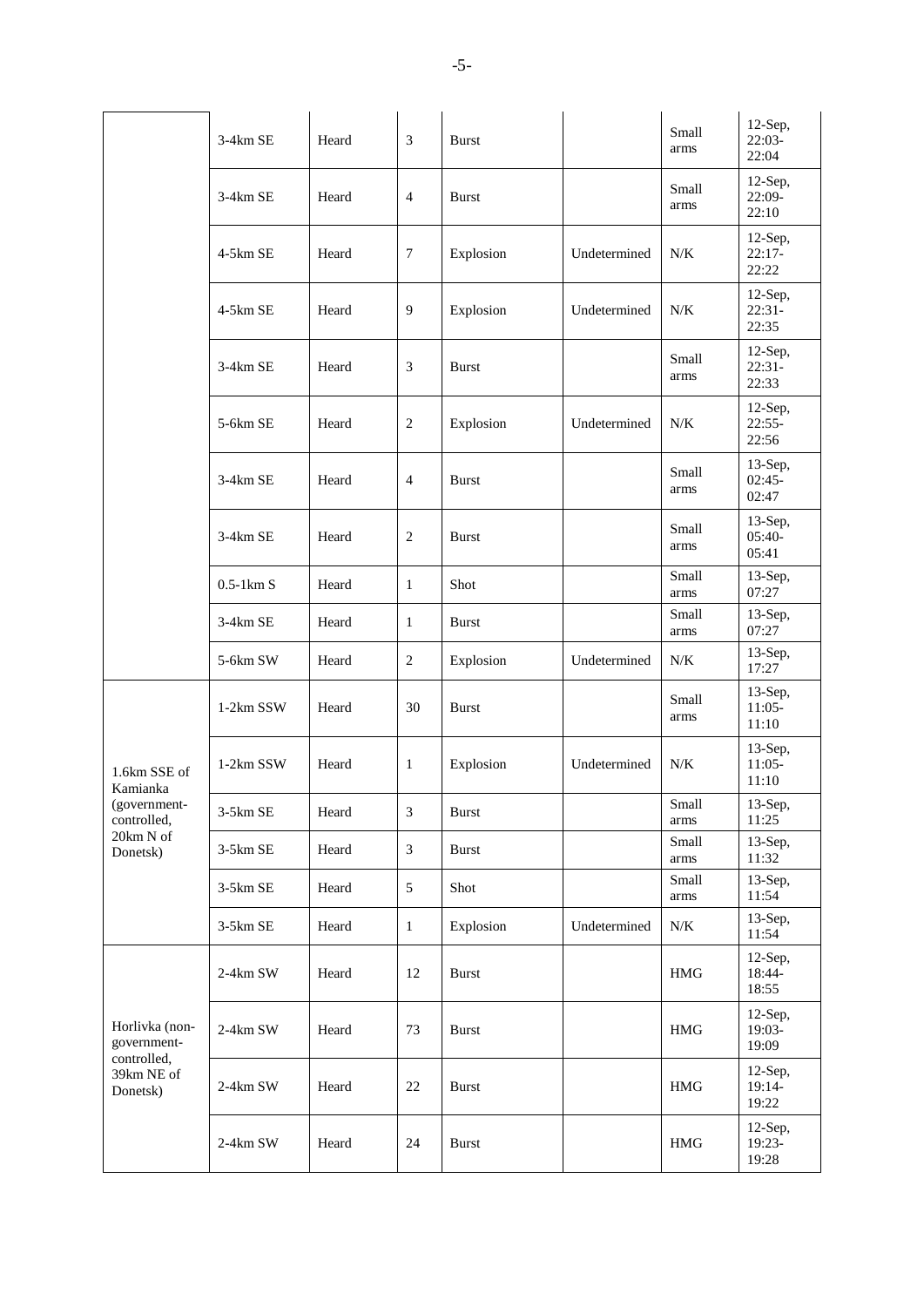|                                                                                   | 4-6km SSW           | Heard | $\mathbf{1}$   | Burst        |                                                                        | <b>HMG</b>              | $12-Sep,$<br>19:35              |
|-----------------------------------------------------------------------------------|---------------------|-------|----------------|--------------|------------------------------------------------------------------------|-------------------------|---------------------------------|
|                                                                                   | 4-6km SSW           | Heard | $\mathbf{1}$   | <b>Burst</b> |                                                                        | <b>HMG</b>              | $12$ -Sep,<br>19:49             |
|                                                                                   | 3-5km SW            | Heard | $\mathbf{2}$   | <b>Burst</b> |                                                                        | <b>HMG</b>              | $12$ -Sep,<br>20:46             |
|                                                                                   | $3-5km$ SW          | Heard | 3              | <b>Burst</b> |                                                                        | <b>HMG</b>              | $12$ -Sep,<br>20:50             |
|                                                                                   | 5-7km NW            | Heard | 7              | Shot         |                                                                        | <b>IFV</b><br>$(BMP-2)$ | $12$ -Sep,<br>$21:01-$<br>21:05 |
|                                                                                   | 5-7km SW            | Heard | $\mathbf{1}$   | Explosion    | Undetermined                                                           | N/K                     | $12$ -Sep,<br>21:06             |
|                                                                                   | $3-5km$ SW          | Heard | 3              | <b>Burst</b> |                                                                        | HMG                     | $12$ -Sep,<br>21:11             |
|                                                                                   | $3-5km$ SW          | Heard | 6              | Burst        |                                                                        | <b>HMG</b>              | $12$ -Sep,<br>21:41             |
| S edge of<br>Popasna<br>(government-                                              | $1-2km$ W           | Heard | 1              | <b>Burst</b> |                                                                        | <b>HMG</b>              | $13-Sep,$<br>10:34-<br>10:35    |
| controlled,<br>69km W of<br>Luhansk)                                              | $1-2km$ W           | Heard | $\mathfrak{Z}$ | Shot         |                                                                        | Small<br>arms           | $13-Sep,$<br>10:34-<br>10:35    |
| NE edge of<br>Katerynivka<br>(government-<br>controlled,<br>64km W of<br>Luhansk) | $0.5-1 \text{km}$ S | Heard | 10             | Shot         | Assessed as<br>inside the<br>disengagemen<br>t area                    | Small<br>arms           | $13-Sep,$<br>10:41              |
| S edge of<br>Zolote<br>disengagement<br>area (58km W<br>of Luhansk)               | $3-4km$ W           | Heard | 3              | <b>Burst</b> | Assessed as<br>outside the<br>disengagemen<br>t area                   | <b>HMG</b>              | $13$ -Sep,<br>$11:04-$<br>11:05 |
| 1km S of<br>Vilkhove<br>(government-<br>controlled,<br>22km NE of<br>Luhansk)     | 8-10km WSW          | Heard | $\,8\,$        | Explosion    | Undetermined                                                           | N/K                     | 13-Sep,<br>$11:23-$<br>11:24    |
| $250m S$ of<br>Stanytsia<br>Luhanska<br>bridge (15km<br>NE of<br>Luhansk)         | 8-10km NNW          | Heard | 6              | Explosion    | Undetermined<br>(assessed as<br>outside the<br>disengagemen<br>t area) | $N\!/\!K$               | $13-Sep,$<br>$11:22-$<br>11:23  |